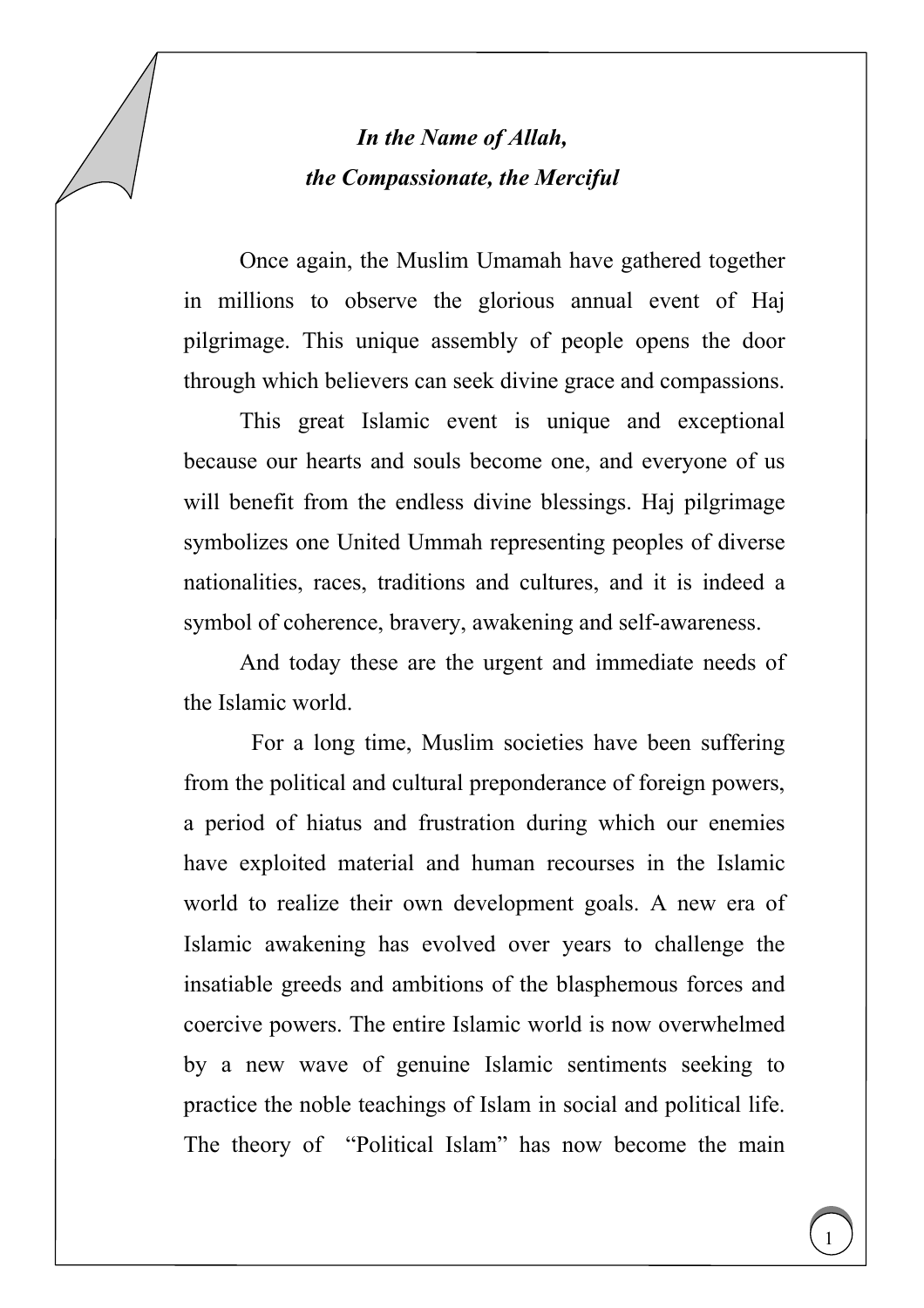preoccupation in the minds of Muslim scholars and thinkers, a situation that has opened new horizons and the prospect of a bright future. With the decline of certain ideologies such as Marxism or Socialism, and with the unveiling of the real nature of western liberal democracy founded on the bases of deceits and hypocrisy, Islam has now emerged as the sole and ideal set of thoughts that can bring justice and freedom long-aspired by the free-minded people of he world.

Muslim youth and heroes in many Islamic-countries are now engaged with dedication and strong resolve in political, cultural and social jihad, aiming to promote Islamic notions of justice and liberty. They heroically challenge hegemony and influence of arrogant powers over their societies. In some parts of he Islamic world, with Palestine at the top, large number of men and women every day create unforgettable scenes of courage and sacrifice making their enemies so helpless and humiliated.

This is the Islamic awakening that has changed all political equations and the prevailing balance system devised by the arrogant powers.

On the other hand, the emergence of new Islamic approaches and thoughts in the context of Islamic fundamental principles in various domains of politics and knowledge amply demonstrates the dynamism inherent in our great religion. Colonial powers of the past that have emerged as coercive powers of the world today trying to keep Muslim societies in a constant conflict between fanaticism and frustration on one side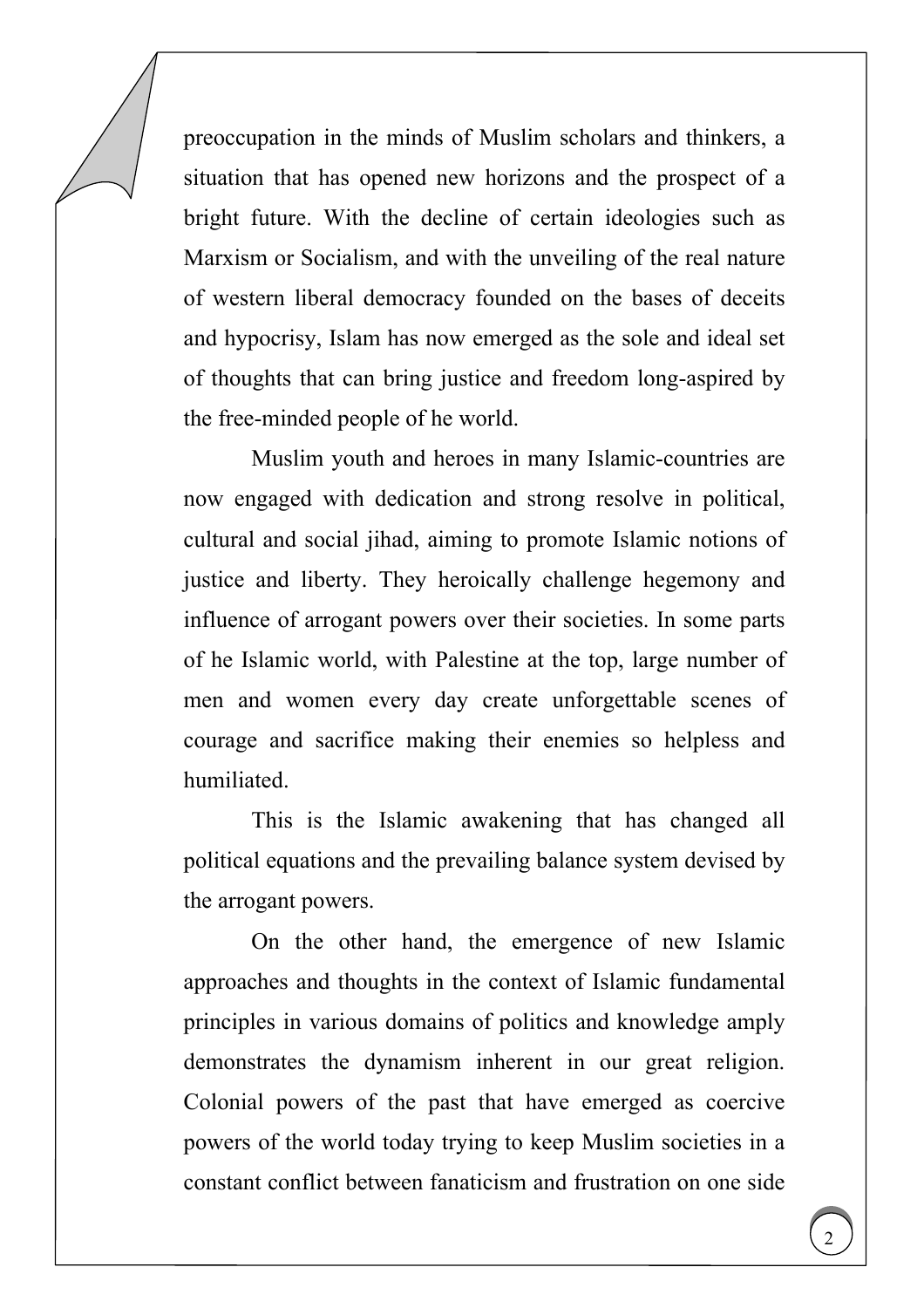and submissiveness on the other, now find themselves face to face with an overwhelmingly assertive dynamism.

A new Islamic movement reinforced by the genuine beliefs of our faith is flourishing with the tidings of a magnificent tomorrow, a scenario that has sent a tremor of fear in the quarters of the repressive world powers.

Now, the Muslim Umamah must be prepared to face the hysterical and violent reaction of the enemies. There is no doubt, victory is ours, and the forces of evil are doomed.

However, this could be possible only when our side mobilizes its material and moral resources in greater harmony and unity, and uses its foresight and wisdom to march on the right path with reliance on God. This is the only path towards victory as Allah the Almighty promised in the Holy Qouran:

**اَن تَنصروا االله يَنصرآُم و يُثَبّت اَقدا َمكُم، و: لَين ُص َر ّن مَن َينصُرُه، و: اِنّ ا َلارضَ يَرُِثها عِبادِيَ الصّالِحون.** 

The cancerous network of Zionism and warmongers in the U.S administration has now appeared to be the most serious threats to the Muslim Ummah. They have employed all sorts of tactics including massive psychological warfare and propaganda campaigns, economic pressures, hostile political actions, violence, terror and military actions to intimidate our nations. They commit every crime to secure their illegitimate interests in the world. A glance at the horrific crimes of Zionists in Palestine and the attitudes of foreign occupiers in Iraq and Afghanistan clearly indicates the very brutal and merciless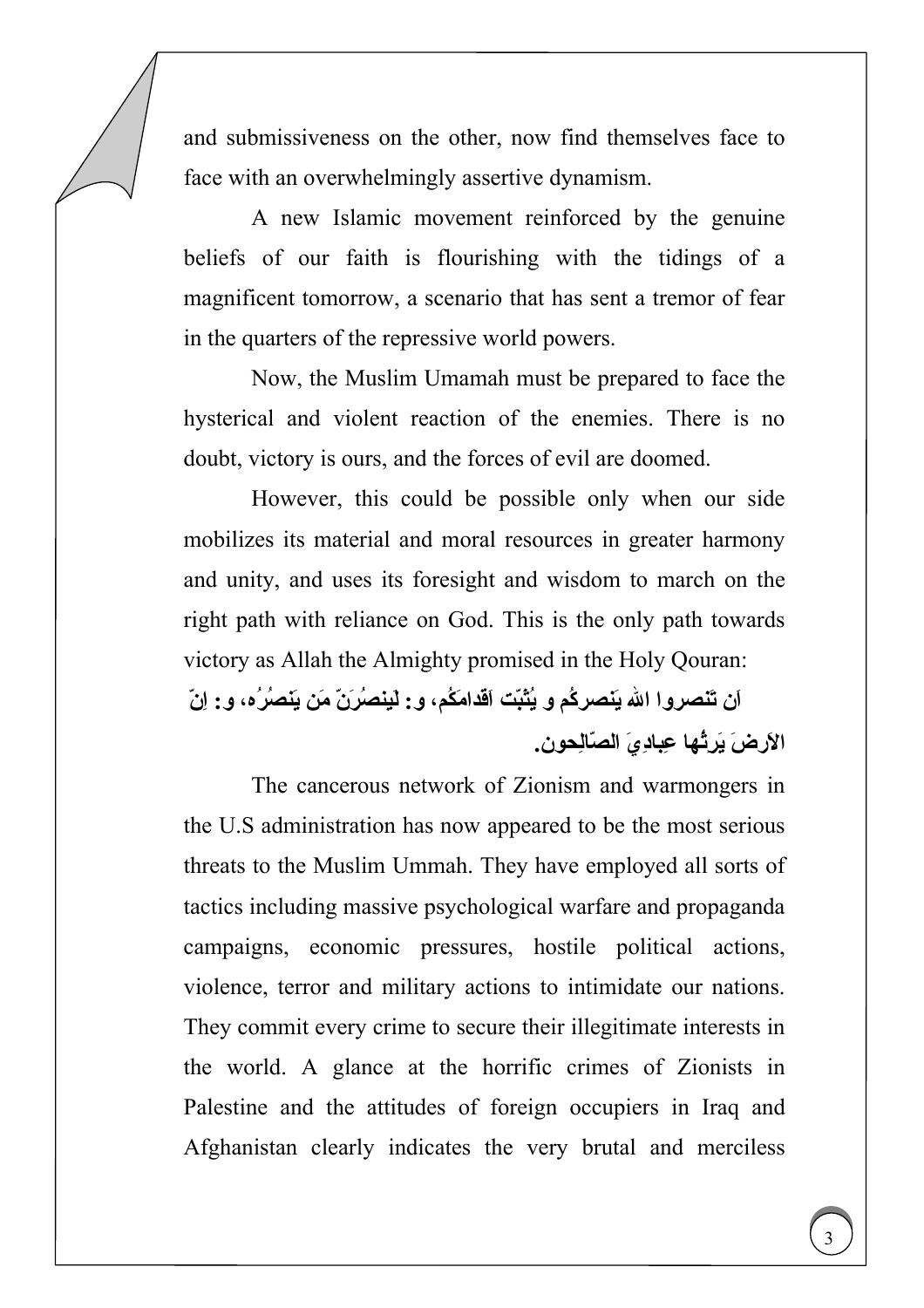nature of the powers pretending to be defending human rights and democracy. In the name of fighting against terrorism, they commit the most horrendous crimes. In the name of bringing democracy and freedom for nations, they impose their domination and tyranny on the people.

The United-States publicly declares military action against-sovereign countries a right that can always be considered as an option to guarantee us interests. The Zionists openly keep threatening Palestinian political figures. They kill Palestinian civilians, old men and women and children. They destroy people's homes. In Iraq, British and US forces attack and open fire to defenseless demonstrators, and they have no respect for people's privacy or public decency. With the flames of fire still raging in these countries, they talk about repetition of military adventurism in other parts of the Islamic world.

These wicked attitudes or reactions are by no means the product of self-confidence or power; rather they represent sheer nervousness and fear. They can sense the danger of Islamic awakening. They know how a dynamic "political Islam" can seriously jeopardize their interests. They are haunted by the thinking that the day may come when the entire Muslim Ummah with millions of hearts in one body, rise up in unity against all these atrocities, the day when the Islamic world, with all its natural wealth, rich historical and cultural heritage, and its geographical expanse, will no more allow these evil powers that have plundered its resources for two-hundred years, to continue their unbridled aggressions and intimidations.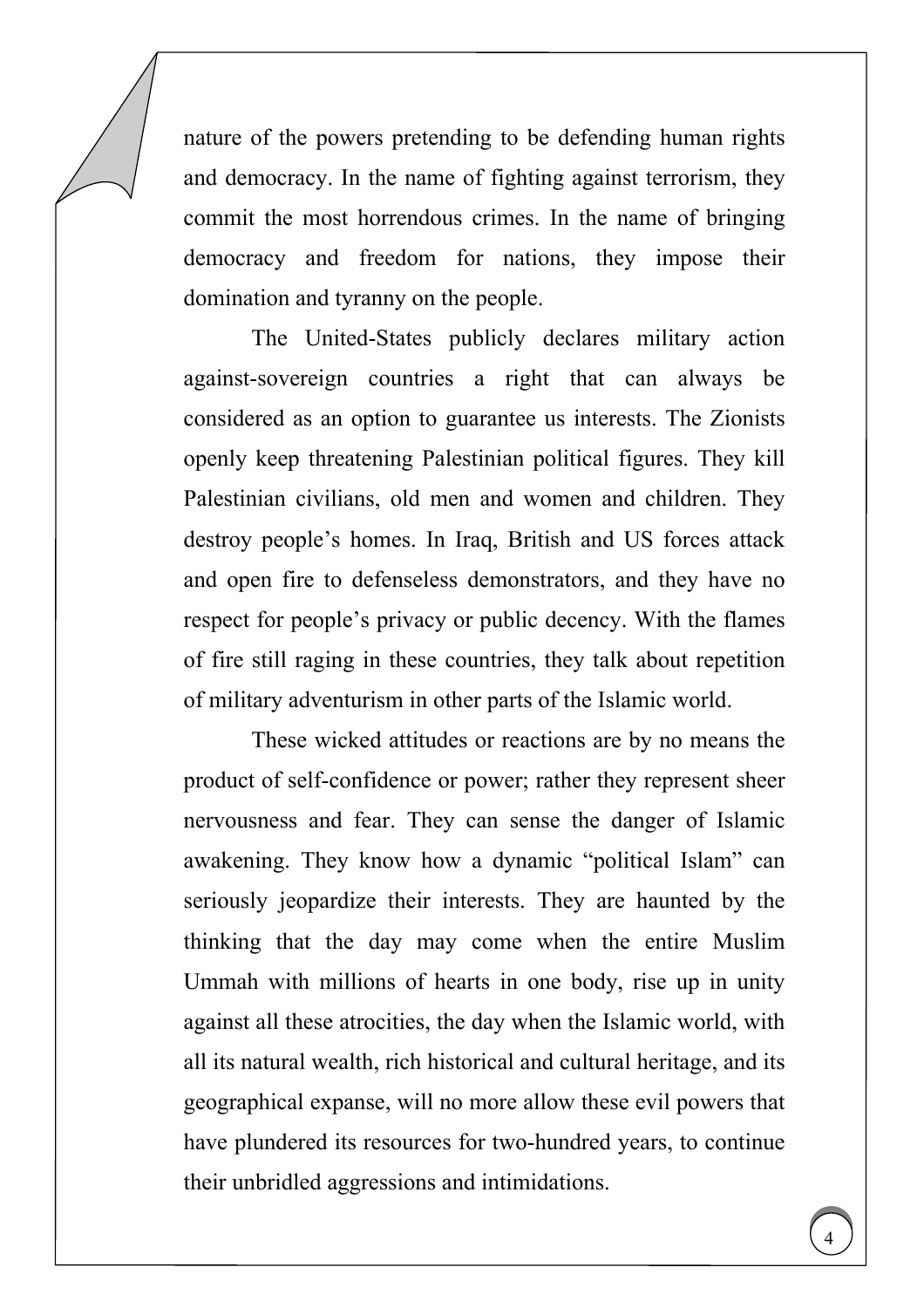Now, the political thinkers, statesmen, and intellectuals in the Islamic world have a curtail responsibility toward the Ummah. All Muslims must hear the liberating message of Islam. They have the obligation to shed light to the Islamic identity of Muslim nations. Our intellectuals and knowledgeable people must help Muslim youth to understand Islamic approaches towards the concepts of human rights, freedom, democracy, women's rights, fighting against corruption, elimination of discriminations, poverty alleviation, and campaigns against ignorance. We should never believe or be deceived by the western media campaigns on the fight against terrorism or weapons of mass destruction. Today the Western World must be challenged by the world public opinion, both in theory and in practice, on these issues. The west must be held responsible for the massacre of Palestinian children, women's rights and dignity, the right of all nations to self-determination, and even for the freedom of choice of its own citizens. Prohibiting the observance of Islamic code of dress (Hijab) in some European countries is yet another testimony to the fake claims of espousing with the basic principles of freedom. Politicians in the Islamic world must also adhere to their historical responsibilities. They must rely on the power of people and deny the arrogant powers of their endless ambitions and greed in the Islamic lands. They should never ignore the undeniable fact that invoking Islamic identity is the solution to many of the problems we are facing. The interests of the Muslim Ummah and protection of their power must be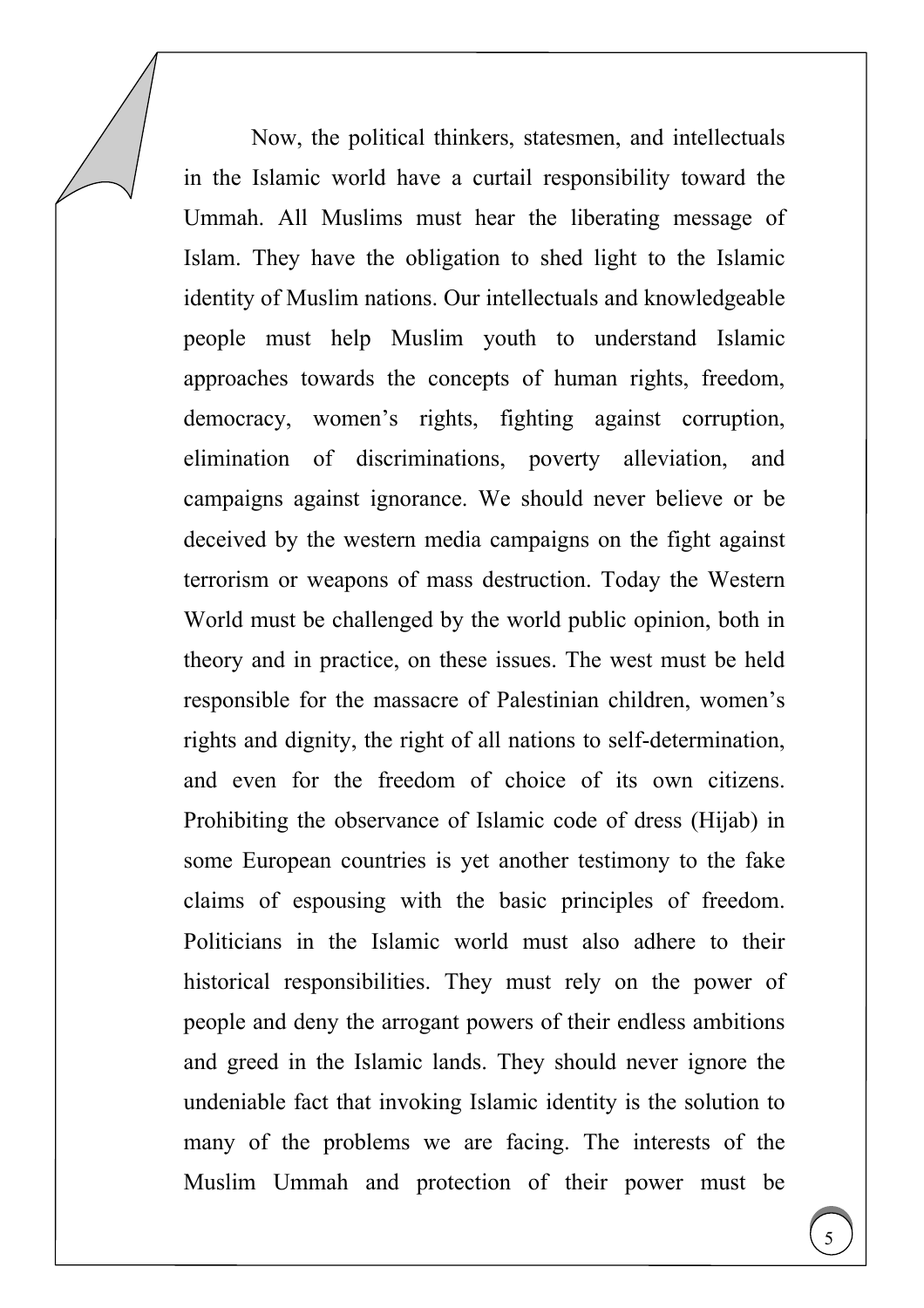considered the main criteria for all decisions.

All Islamic governments must persistently demand withdrawal of occupation forces form Iraq and Afghanistan and transfer of sovereignty to the Iraqi and Afghan peoples. Muslim states must morally and materially support the Palestinian people who are defending their dignity and their inalienable rights against the Zionist occupiers. Our religious values and tenets must be further promoted across the Islamic world. Islamic countries should take necessary steps to further enhance their relations and find solutions to the current disputes or conflicts in the Islamic world. The Organizations of the Islamic Conference must take a more active role in the international community and pursue its demand to gain veto right in the Security Council.

The people and the government of Iran are now celebrating he  $25<sup>th</sup>$  anniversary of the victory of Islamic Revolution in our country. We have been marching on this path with pride. We have saved valuable experiences setting very good examples for others to follow. We will continue to follow our noble goals resolutely, through our reliance on Allah the Almighty and our firm belief in the power of our people.

We have intertwined technology and scientific knowledge with our moral and spiritual values, and independence and freedom with our belief in and our devotion to faith: We exercise democracy on the basis of the teachings of the holy Quoran. All this time Iran has been the target of the hostile policies and coercions of some big powers. Our people